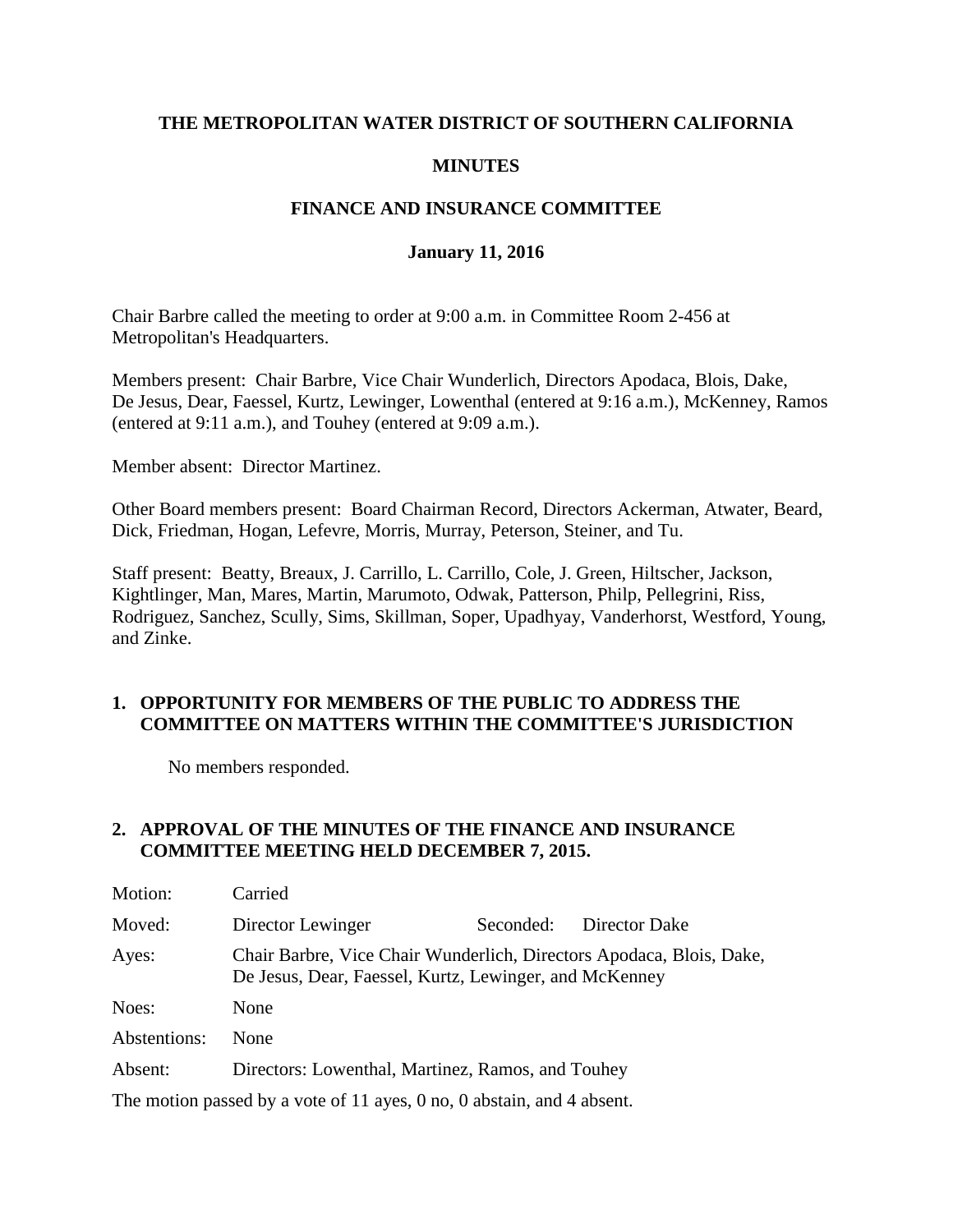None

### **4. OTHER BOARD ITEMS – ACTION**

None

### **5. BOARD INFORMATION ITEMS**

None

Director Touhey entered the meeting at 9:09 a.m.

Director Ramos entered the meeting at 9:11 a.m.

Director Lowenthal entered meeting at 9:16 a.m.

# **6. COMMITTEE ITEMS**

| а. | Subject:      | Update on Metropolitan's Business Continuity Program |  |
|----|---------------|------------------------------------------------------|--|
|    | Presented by: | Jose Sanchez, Program Manager III                    |  |

Mr. Sanchez provided an update on Metropolitan's Business Continuity Program as follows:

- Emergency Program Management Overview
- Business Continuity Program
	- o Strategy and Approach
	- o Fusion Framework Implementation
	- o Business Impact Analysis & Audit Recommendations
- 2016 Next Steps

b. Subject: Update on Quarterly Financial Report

Presented by: Hal Soper III, Controller

 Mr. Soper provided a second quarterly financial report, including projections through the end of the fiscal year for revenues, expenses and unrestricted reserves.